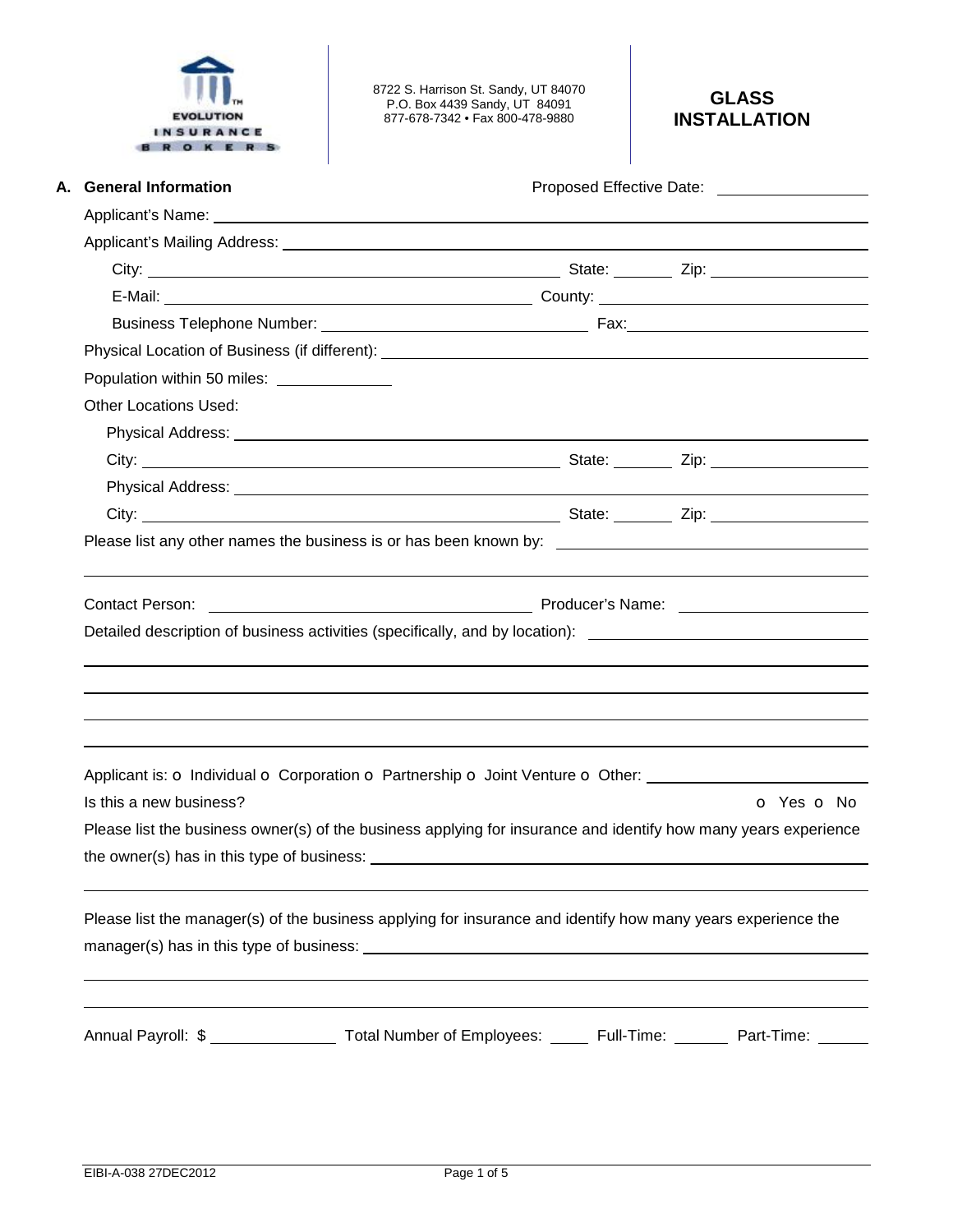Please describe the business's drug policy and what the procedure is when an applicant or employee fails a drug

test:

| services?<br>If yes, please tell us:         | Does your company have within its staff of employees, a position whose job description deals with product<br>liability, loss control, safety inspections, engineering, consulting, or other professional consultation advisory<br>O Yes O No |
|----------------------------------------------|----------------------------------------------------------------------------------------------------------------------------------------------------------------------------------------------------------------------------------------------|
| Employee Name:                               |                                                                                                                                                                                                                                              |
| E-Mail: $\_\_\_\_\_\_\_\_\_\_\_\_\_\_\_\_\_$ | Business Telephone No.:                                                                                                                                                                                                                      |
|                                              |                                                                                                                                                                                                                                              |
|                                              | Employee's Responsibilities: Next and the state of the state of the state of the state of the state of the state of the state of the state of the state of the state of the state of the state of the state of the state of th               |
| <b>B.</b> Insurance History                  |                                                                                                                                                                                                                                              |

# Who is your current insurance carrier (or your last if no current provider)? \_\_\_\_\_\_\_\_

Provide name(s) for all insurance companies that have provided Applicant insurance for the last three years:

|                        | Coverage: | Coverage: | Coverage: |
|------------------------|-----------|-----------|-----------|
| Company Name           |           |           |           |
| <b>Expiration Date</b> |           |           |           |
| <b>Annual Premium</b>  | S         | ъD        | ۰D        |

Has the Applicant or any predecessor ever had a claim? The Contract of Monocomusic Contract of No. The Contract O

Attach a five year loss/claims history, including details. (REQUIRED)

Have you had any incident, event, occurrence, loss, or Wrongful Act which might give rise to a Claim covered by this Policy, prior to the inception of this Policy? **o Yes o No** Yes **o** No

If yes, please explain: <u>explaining</u> the state of the state of the state of the state of the state of the state of the state of the state of the state of the state of the state of the state of the state of the state of the

 Has the Applicant, or anyone on the Applicant's behalf, attempted to place this risk in standard markets? o Yes o No

If the standard markets are declining placement, please explain why:

## **C. Other Insurance**

Please provide the following information for all other business-related insurance the Applicant currently carries.

| Coverage Type          |  |   |
|------------------------|--|---|
| Company Name           |  |   |
| <b>Expiration Date</b> |  |   |
| Annual Premium   \$    |  | ъ |

### **D. Desired Insurance**

| Per Act/Aggregate<br>OR |                    |  | Per Person/Per Act/Aggregate |
|-------------------------|--------------------|--|------------------------------|
|                         | \$50,000/\$100,000 |  | \$25,000/\$50,000/\$100,000  |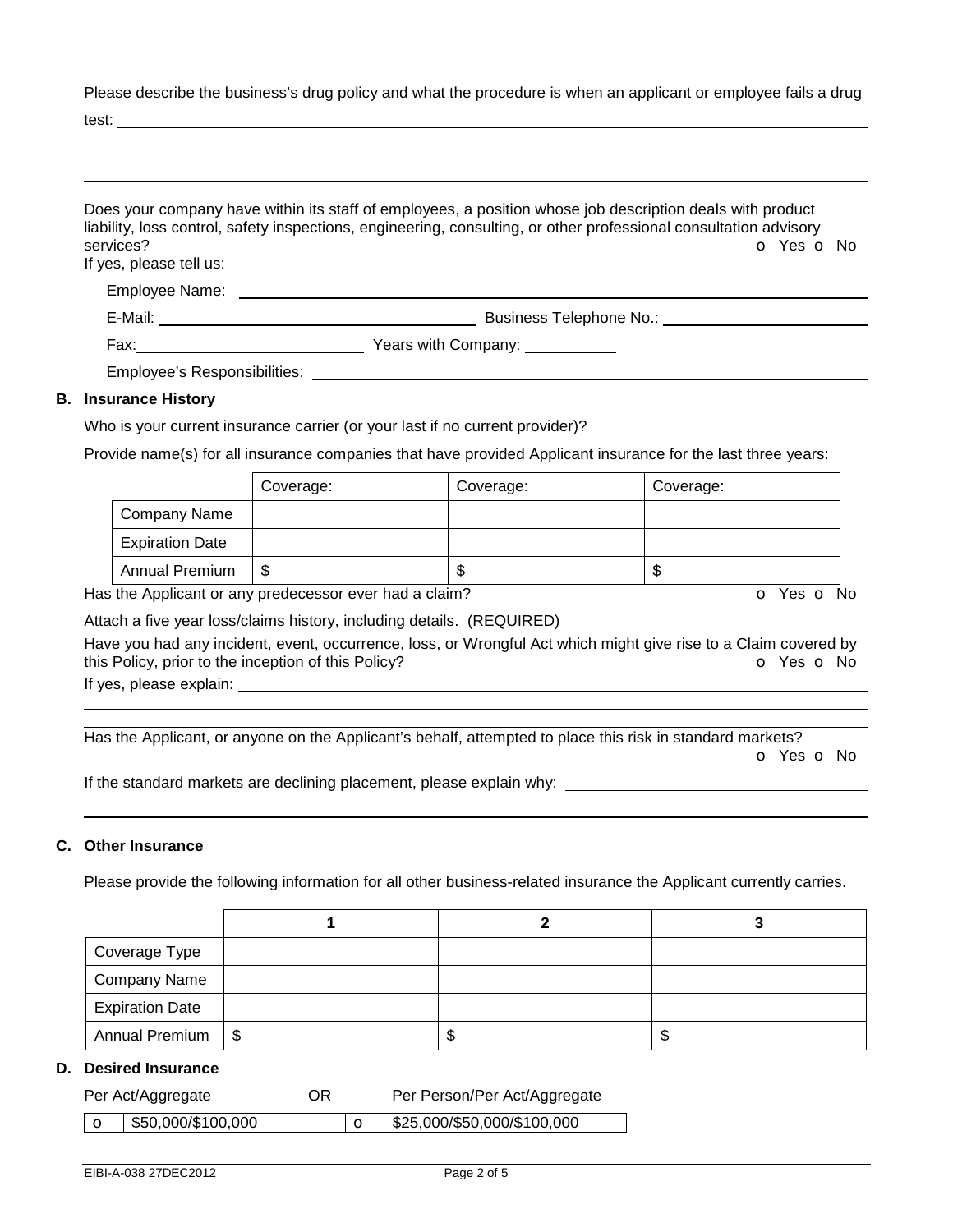| $\mathbf o$ | \$150,000/\$300,000   |   | \$75,000/\$150,000/\$300,000    |
|-------------|-----------------------|---|---------------------------------|
| $\mathbf o$ | \$250,000/\$1,000,000 |   | \$100,000/\$250,000/\$1,000,000 |
| $\mathbf o$ | \$500,000/\$1,000,000 |   | \$250,000/\$500,000/\$1,000,000 |
|             | Other:                | О | Other:                          |

**Self-Insured Retention (SIR):** o \$1,000 (Minimum) o \$1,500 o \$2,500 o \$5,000 o \$10,000

## **E. Business Activities**

1. Business Operations Breakdown: Identify percentage of your mirrors and windows business operations:

| Commercial                         | ℅ |
|------------------------------------|---|
| Commercial – over 2 stories        | % |
| Residential -single family or twin | % |
| home- not over 2 story structure   |   |

2. Identify the percentage of your business operations:

| Commercial glass             | % |
|------------------------------|---|
| Private passenger auto glass | % |

3. Estimate total gross receipts from mirrors and windows operations only, including materials, for next 12 months:

| Commercial  |  |
|-------------|--|
| Residential |  |

4. Estimated gross receipts from auto glass operations only, including material and repair services for next 12 months:

| Commercial  |  |
|-------------|--|
| Residential |  |

5. Estimated gross receipts from auto glass operations only, including material and repair services for next 12 months:

| Commercial  |  |
|-------------|--|
| Residential |  |

- 6. Total Gross Annual Receipts from all business operations, windows, mirror and auto glass and product sales, retail sales or other service work: \$
- 7. Total Gross Annual Receipts from new construction window, sales and installation contractor services:  $\mathfrak s$
- 8. "Total Gross" Annual Receipts from new construction mirrors sales and installation operations only:  $$$
- 9. What percent of your total gross receipts is received from sub-contracted work you perform for other contractors? Let us a series with the series of the series of the series of the series of the series of the series of the series of the series of the series of the series of the series of the series of the series of the se
- 10. What percentage of work is repair of broken windows? \_\_\_\_\_\_\_\_\_\_\_\_\_%
- 11. What percent of work is repair of broken mirrors? \_\_\_\_\_\_\_\_\_\_\_\_\_%
- 12. Does your business:
	- a. Fabricate Glass? o Yes o No
	- b. Have pneumatic or electrical cutout devices? The Contract of the Contract of Yes of No.

EIBI-A-038 27DEC2012 Page 3 of 5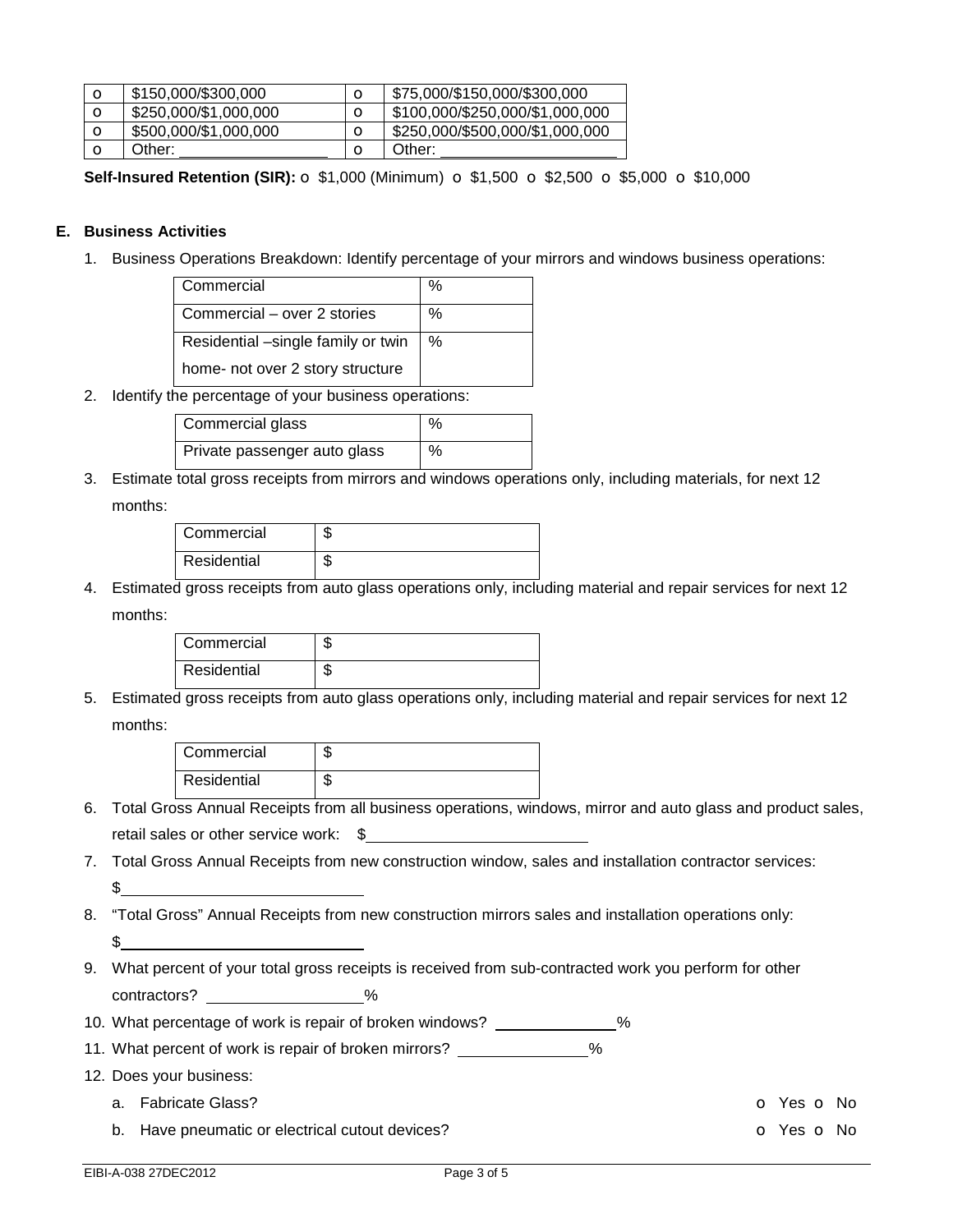|    |         | c. Lease or rent equipment to others?                                                                                                                                                                                                                                                     | o Yes o No |  |
|----|---------|-------------------------------------------------------------------------------------------------------------------------------------------------------------------------------------------------------------------------------------------------------------------------------------------|------------|--|
|    |         | If yes, what? $\frac{1}{2}$ and $\frac{1}{2}$ and $\frac{1}{2}$ and $\frac{1}{2}$ and $\frac{1}{2}$ and $\frac{1}{2}$ and $\frac{1}{2}$ and $\frac{1}{2}$ and $\frac{1}{2}$ and $\frac{1}{2}$ and $\frac{1}{2}$ and $\frac{1}{2}$ and $\frac{1}{2}$ and $\frac{1}{2}$ and $\frac{1}{2}$ a |            |  |
|    |         | d. Lease or rent equipment from others?                                                                                                                                                                                                                                                   | O Yes O No |  |
|    |         | If yes, what? $\qquad \qquad$                                                                                                                                                                                                                                                             |            |  |
| е. |         | Distribute or sell materials or supplies for installation by others?                                                                                                                                                                                                                      | o Yes o No |  |
|    |         | If yes, show annual gross receipts from distribution or sale: \$                                                                                                                                                                                                                          |            |  |
| f. |         | Do you hire sub-contractors?                                                                                                                                                                                                                                                              | o Yes o No |  |
|    | If yes: |                                                                                                                                                                                                                                                                                           |            |  |
|    | 1.      | Do you require certification and evidence of liability insurance from sub-contractors? $\bullet$ Yes $\bullet$ No                                                                                                                                                                         |            |  |
|    | 2.      | Do you require evidence of Workers Compensation insurance from sub-contractors? $\bullet$ Yes $\bullet$ No                                                                                                                                                                                |            |  |
|    | 3.      | Gross annual receipts from work sub-contracted out: \$                                                                                                                                                                                                                                    |            |  |
|    | 4.      | Explain type of work you sub-contracted out: ___________________________________                                                                                                                                                                                                          |            |  |
|    |         |                                                                                                                                                                                                                                                                                           |            |  |

#### **REPRESENTATIONS AND WARRANTIES**

The "Applicant" is the party to be named as the "Insured" in any insuring contract if issued. By signing this Application, the Applicant for insurance hereby represents and warrants that the information provided in the Application, together with all supplemental information and documents provided in conjunction with the Application, is true, correct, inclusive of all relevant and material information necessary for the Insurer to accurately and completely assess the Application, and is not misleading in any way. The Applicant further represents that the Applicant understands and agrees as follows: (i) the Insurer can and will rely upon the Application and supplemental information provided by the Applicant, and any other relevant information, to assess the Applicant's request for insurance coverage and to quote and potentially bind, price, and provide coverage; (ii) the Application and all supplemental information and documents provided in conjunction with the Application are warranties that will become a part of any coverage contract that may be issued; (iii) the submission of an Application or the payment of any premium does not obligate the Insurer to quote, bind, or provide insurance coverage; and (iv) in the event the Applicant has or does provide any false, misleading, or incomplete information in conjunction with the Application, any coverage provided will be deemed void from initial issuance.

The Applicant hereby authorizes the Insurer and its agents to gather any additional information the Insurer deems necessary to process the Application for quoting, binding, pricing, and providing insurance coverage including, but not limited to, gathering information from federal, state, and industry regulatory authorities, insurers, creditors, customers, financial institutions, and credit rating agencies. The Insurer has no obligation to gather any information nor verify any information received from the Applicant or any other person or entity. The Applicant expressly authorizes the release of information regarding the Applicant's losses, financial information, or any regulatory compliance issues to this Insurer in conjunction with consideration of the Application.

The Applicant further represents that the Applicant understands and agrees the Insurer may: (i) present a quote with a Sub-limit of liability for certain exposures, (ii) quote certain coverages with certain activities, events, services, or waivers excluded from the quote, and (iii) offer several optional quotes for consideration by the Applicant for insurance coverage. In the event coverage is offered, such coverage will not become effective until the Insurer's accounting office receives the required premium payment.

The Applicant agrees that the Insurer and any party from whom the Insurer may request information in conjunction with the Application may treat the Applicant's facsimile signature on the Application as an original signature for all purposes.

The Applicant acknowledges that under any insuring contract issued, the following provisions will apply:

1. A single Accident, or the accumulation of more than one Accident during the Policy Period, may cause the per Accident Limit and/or the annual aggregate maximum Limit of Liability to be exhausted, at which time the Insured will have no further benefits under the Policy.

2. The Insured may request the Insurer to reinstate the original Limit of Liability for the remainder of the Policy period for an additional coverage charge, as may be calculated and offered by the Insurer. The Insurer is under no obligation to accept the Insured's request.

3. The Applicant understands and agrees that the Insurer has no obligation to notify the Insured of the possibility that the maximum Limit of Liability may be exhausted by any Accident or combination of Accidents that may occur during the Policy Period. The Insured must determine if additional coverage should be purchased. The Insurer is expressly not obligated to make a determination about additional coverage, nor advise the Insured concerning additional coverage.